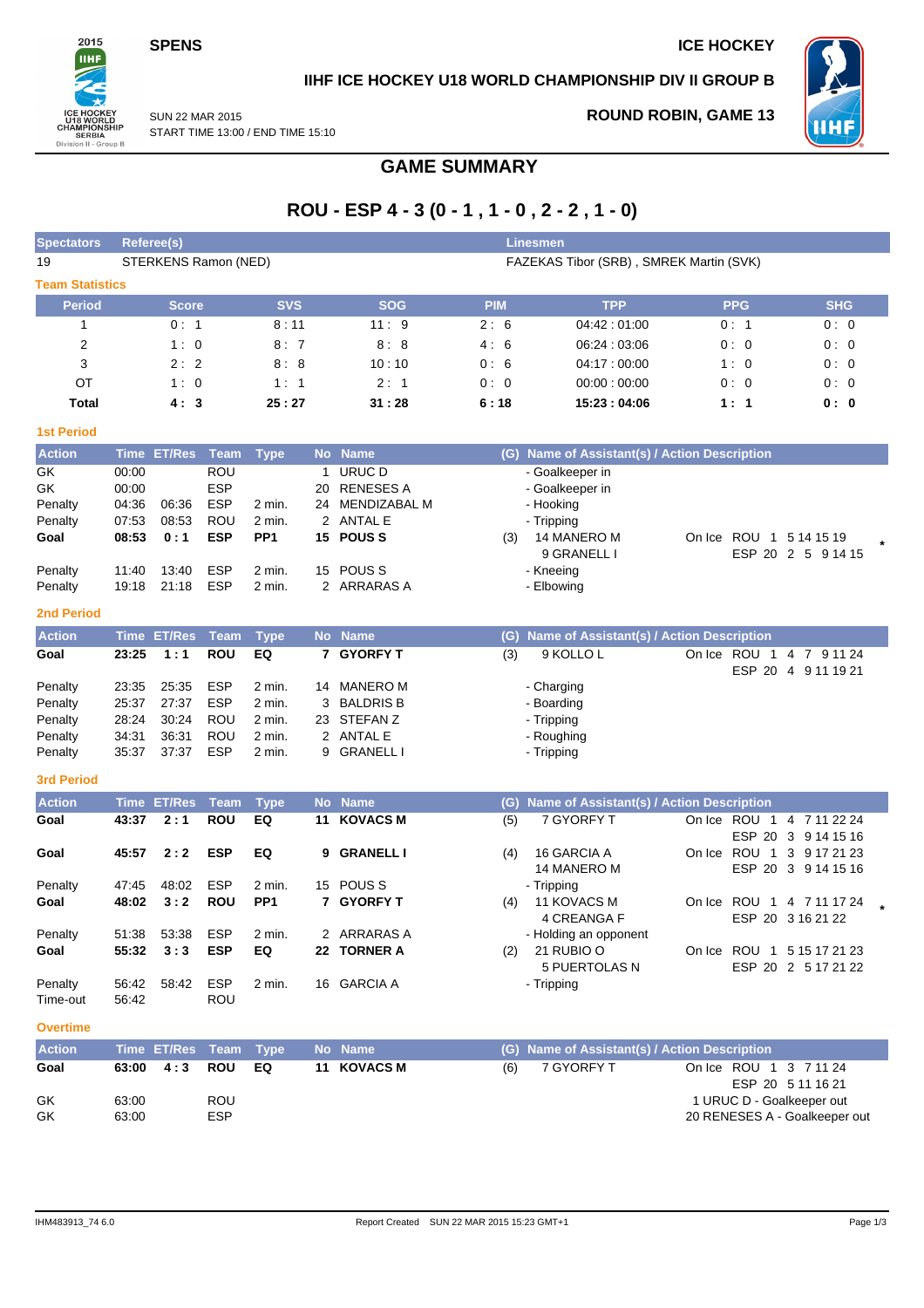

SUN 22 MAR 2015

START TIME 13:00 / END TIME 15:10

### **SPENS** ICE HOCKEY



## **IIHF ICE HOCKEY U18 WORLD CHAMPIONSHIP DIV II GROUP B**



### **ROUND ROBIN, GAME 13**

#### **Goalkeeper Records**

#### **Team : ROU - Romania Team : ESP - Spain**

| No Name            |    | <b>SOG SVS</b> | <b>MIP</b> | No Name              | <b>SOG</b> | <b>SVS</b> | <b>MIP</b> |
|--------------------|----|----------------|------------|----------------------|------------|------------|------------|
| <b>URUC Daniel</b> | 28 | 25             | 63:00      | 20 RENESES Alejandro | 31         | 27         | 63:00      |
| 20 MORE Szabolcs   |    |                |            | ™ BELDA Leland       |            |            |            |

#### **Game Statistics**

| Team: ROU (red)      |                              |                |                |          |                |                |                |          |        |                |                |                |             |                |       |
|----------------------|------------------------------|----------------|----------------|----------|----------------|----------------|----------------|----------|--------|----------------|----------------|----------------|-------------|----------------|-------|
|                      | Head Coach: JUSTINIAN George |                |                |          |                |                |                |          |        |                |                | Shots on Goal  |             |                |       |
| <b>No Pos</b>        | <b>Name</b>                  | G              | A              | P        | <b>PIM</b>     | FO+            | FO-            | $FO+/-$  | FO%    |                | $\overline{2}$ | 3              | <b>OT</b>   | <b>TS</b>      | $+/-$ |
| 2 D                  | <b>ANTAL Elod</b>            | 0              | $\Omega$       | $\Omega$ | 4              | 0              | $\Omega$       | 0        | 0.00   | 0              | 1              | 0              | 0           | 1              | 0     |
| 17 F                 | ROKALY Szilard +C            | 0              | 0              | 0        | 0              | 3              | $\overline{2}$ | 1        | 60.00  | 2              |                | $\Omega$       | $\Omega$    | 3              | $-2$  |
| 21 F                 | <b>SALLO Barna</b>           | 0              | $\Omega$       | 0        | 0              | 9              | 10             | $-1$     | 47.37  | 0              | $\Omega$       | $\Omega$       | 0           | 0              | $-2$  |
| $\mathsf{F}$<br>22   | <b>SANDOR Zoltan</b>         | 0              | 0              | 0        | 0              | 2              | 4              | $-2$     | 33.33  | 2              |                |                | 0           | 4              | $+1$  |
| 23 F                 | STEFAN Zaharia               | $\Omega$       | $\Omega$       | $\Omega$ | $\overline{2}$ | $\Omega$       | $\Omega$       | $\Omega$ | 0.00   | 0              | $\Omega$       | $\Omega$       | $\Omega$    | $\Omega$       | $-2$  |
| 4 D                  | CREANGA Florin +A            | 0              | 1              |          | 0              | 0              | 0              | 0        | 0.00   | 0              | 1              |                | 0           | $\overline{2}$ | $+2$  |
| F<br>6               | <b>MARTON Koppani</b>        | 0              | 0              | 0        | 0              | 1              | 0              | 1        | 100.00 | 2              | 0              | $\mathbf 0$    | 0           | $\mathbf 2$    | 0     |
| D<br>$\overline{7}$  | GYORFY Tihamer (BP)          | 2              | $\overline{2}$ | 4        | 0              | 0              | 0              | 0        | 0.00   | 1              |                | 2              | 0           | 4              | $+3$  |
| 11 F                 | <b>KOVACS Matyas</b>         | $\overline{c}$ |                | 3        | $\Omega$       | $\overline{2}$ |                | 1        | 66.67  | 0              |                | 3              | 2           | 6              | $+3$  |
| 24 F                 | SZOPOS Otto                  | 0              | 0              | 0        | 0              | 11             | 15             | $-4$     | 42.31  | $\overline{2}$ |                | $\overline{2}$ | $\mathbf 0$ | 5              | $+3$  |
| 3 D                  | <b>FERENC Csibi</b>          | 0              | 0              | 0        | 0              | 0              | 0              | 0        | 0.00   | 1              | 1              | 0              | 0           | $\overline{2}$ | 0     |
| D<br>5               | <b>SZENNYES Hunor</b>        | 0              | $\Omega$       | $\Omega$ | 0              | 0              | 0              | 0        | 0.00   | 0              | 0              | $\mathbf 0$    | 0           | 0              | $-1$  |
| F<br>8               | GRIGORI Vlad +A              | 0              | 0              | 0        | 0              | 4              |                | -3       | 36.36  | 1              | $\Omega$       | $\Omega$       | 0           |                | 0     |
| F<br>12              | <b>GAJDO Balasz</b>          | 0              | 0              | $\Omega$ | 0              | 0              | $\mathbf 0$    | 0        | 0.00   | 0              | 0              | $\mathbf 0$    | 0           | $\mathbf 0$    | 0     |
| 19 F                 | <b>VASILE Andrei</b>         | $\Omega$       | $\mathbf 0$    | $\Omega$ | $\Omega$       | 0              | $\Omega$       | $\Omega$ | 0.00   | 0              | $\Omega$       | $\Omega$       | $\Omega$    | $\mathbf 0$    | 0     |
| 9 F                  | <b>KOLLO Lorand</b>          | 0              |                |          | 0              |                |                | 0        | 50.00  | 0              | 0              |                | 0           | 1              | 0     |
| F<br>10 <sup>°</sup> | <b>ANTON Andrei</b>          | 0              | 0              | $\Omega$ | 0              | 0              | $\Omega$       | 0        | 0.00   | 0              | 0              | 0              | 0           | 0              | 0     |
| 14 D                 | <b>BORBAT Norbert</b>        | 0              | $\Omega$       | $\Omega$ | 0              | 0              | $\Omega$       | $\Omega$ | 0.00   | 0              | 0              | $\Omega$       | 0           | 0              | 0     |
| F<br>15              | <b>MARTON Rajmund</b>        | 0              | 0              | 0        | 0              | 0              | 0              | 0        | 0.00   | 0              | 0              | 0              | 0           | 0              | $-1$  |
| 16 F                 | <b>TIMARU Robert</b>         | 0              | 0              | $\Omega$ | $\Omega$       | 0              | $\Omega$       | $\Omega$ | 0.00   | 0              | $\Omega$       | $\Omega$       | 0           | 0              | 0     |
| <b>GK</b><br>1.      | <b>URUC Daniel</b>           | 0              | 0              | 0        | 0              |                |                |          |        | 0              | 0              | 0              | 0           | 0              |       |
| 20 GK                | <b>MORE Szabolcs</b>         | 0              | 0              | $\Omega$ | 0              |                |                |          |        | 0              | 0              | 0              | 0           | 0              |       |
| Total                |                              | 4              | 5              | 9        | 6              | 33             | 40             | -7       | 45.21  | 11             | 8              | 10             | 2           | 31             |       |

| Team: ESP (yellow) |  |
|--------------------|--|
|                    |  |

|                      | Head Coach: LISSPERS Lars |   |                |                |                |                |                |                |        |                | <b>Shots on Goal</b> |                |             |                |             |
|----------------------|---------------------------|---|----------------|----------------|----------------|----------------|----------------|----------------|--------|----------------|----------------------|----------------|-------------|----------------|-------------|
| <b>No Pos</b>        | <b>Name</b>               | G | А              | P              | <b>PIM</b>     | $FO+$          | FO-            | $FO+/-$        | FO%    |                | $\overline{2}$       | $\overline{3}$ | <b>OT</b>   | <b>TS</b>      | $+/-$       |
| 3 D                  | <b>BALDRIS Bruno</b>      | 0 | 0              | 0              | 2              | 0              | 0              | 0              | 0.00   | 0              | 0                    | 0              | 0           | 0              | 0           |
| $\mathsf{F}$<br>11   | <b>TORNER Guillem</b>     | 0 | 0              | 0              | 0              | 0              | 0              | 0              | 0.00   | 1              | 0                    | 0              | 0           |                | $-2$        |
| D<br>16              | GARCIA Alfonso +C         | 0 |                |                | 2              | 0              | 0              | 0              | 0.00   | 1              | 0                    | $\overline{2}$ | $\mathbf 0$ | 3              | $-1$        |
| F<br>21              | RUBIO Oriol +A            | 0 |                |                | $\Omega$       | $\mathbf 0$    | $\Omega$       | $\Omega$       | 0.00   | 0              | 3                    |                | 0           | 4              | $-1$        |
| F<br>22              | <b>TORNER Albert</b>      |   | 0              |                | $\Omega$       | 14             | 9              | 5              | 60.87  | 0              | 0                    | 1              |             | $\overline{2}$ | $+1$        |
| 4 D                  | <b>PAUL Marc</b>          | 0 | 0              | 0              | 0              | 0              | 0              | 0              | 0.00   | 1              | 0                    | 0              | 0           | 1              | -1          |
| $\mathsf F$<br>9     | <b>GRANELL Ignacio</b>    |   |                | 2              | 2              | 18             | 10             | 8              | 64.29  | 1              | 0                    |                | 0           | 2              | $-1$        |
| 14 F                 | MANERO Manuel +A          | 0 | $\overline{2}$ | $\overline{2}$ | 2              | 0              |                | -1             | 0.00   | 0              | 2                    | 2              | 0           | 4              | $\mathbf 0$ |
| F<br>15              | POUS Sergi                |   | 0              |                | 4              | $\mathbf 0$    | 0              | 0              | 0.00   | 2              | $\mathbf 0$          | 0              | 0           | $\overline{c}$ | $\mathbf 0$ |
| D<br>19              | <b>PALACIOS Andres</b>    | 0 | $\Omega$       | $\Omega$       | $\Omega$       | $\mathbf 0$    |                | -1             | 0.00   | 0              | 1                    | 1              | $\Omega$    | $\overline{2}$ | $-1$        |
| 2 D                  | <b>ARRARAS Ander</b>      | 0 | 0              | 0              | 4              | 0              | 0              | 0              | 0.00   | 1              | 0                    | 0              | 0           | 1              | $+1$        |
| D<br>5               | PUERTOLAS Niklas (BP)     | 0 |                |                | $\mathbf 0$    | $\mathbf 0$    | 0              | 0              | 0.00   | 0              | $\mathbf 0$          | $\mathbf 0$    | $\mathbf 0$ | 0              | $\mathbf 0$ |
| 12 F                 | <b>GIMENEZ Pablo</b>      | 0 | 0              | 0              | 0              | 4              | 2              | $\overline{2}$ | 66.67  | 0              | 0                    | $\Omega$       | 0           | 0              | $\mathbf 0$ |
| F<br>13              | <b>BURGOS Alejandro</b>   | 0 | $\Omega$       | $\Omega$       | 0              | 1              | $\Omega$       | $\mathbf{1}$   | 100.00 | 0              | $\Omega$             | 0              | 0           | $\mathbf 0$    | $\mathbf 0$ |
| 24 F                 | MENDIZABAL Mikel          | 0 | 0              | 0              | $\overline{2}$ | $\mathbf 0$    | 0              | 0              | 0.00   | $\overline{2}$ | 1                    | 0              | 0           | 3              | $\mathbf 0$ |
| $\mathsf{F}$<br>6    | <b>SANCHEZ Marcos</b>     | 0 | 0              | 0              | 0              | 0              | $\overline{2}$ | $-2$           | 0.00   | 0              | 0                    |                | 0           | 1              | 0           |
| F<br>$\overline{7}$  | <b>VALERA Andres</b>      | 0 | 0              | $\Omega$       | 0              | 1              | 5              | $-4$           | 16.67  | 0              | 1                    | 0              | 0           |                | 0           |
| F<br>10 <sup>°</sup> | ROYO Ivan                 | 0 | 0              | 0              | 0              | $\overline{2}$ | 3              | -1             | 40.00  | 0              | 0                    |                | 0           | $\mathbf{1}$   | $\mathbf 0$ |
| 17 F                 | MENDIZABAL Pablo          | 0 | 0              | 0              | $\mathbf 0$    | $\mathbf 0$    | 0              | 0              | 0.00   | 0              | $\mathbf 0$          | $\mathbf 0$    | 0           | 0              | $+1$        |
| 23 D                 | COS Josep                 | 0 | $\Omega$       | $\Omega$       | $\Omega$       | $\mathbf 0$    | $\Omega$       | $\Omega$       | 0.00   | 0              | $\Omega$             | 0              | 0           | $\mathbf 0$    | $\mathbf 0$ |
| GK                   | <b>BELDA Leland</b>       | 0 | 0              | 0              | 0              |                |                |                |        | 0              | 0                    | 0              | 0           | 0              |             |
| GK<br>20             | <b>RENESES Alejandro</b>  | 0 | 0              | 0              | 0              |                |                |                |        | 0              | 0                    | 0              | 0           | 0              |             |
|                      |                           |   |                |                |                |                |                |                |        |                |                      |                |             |                |             |